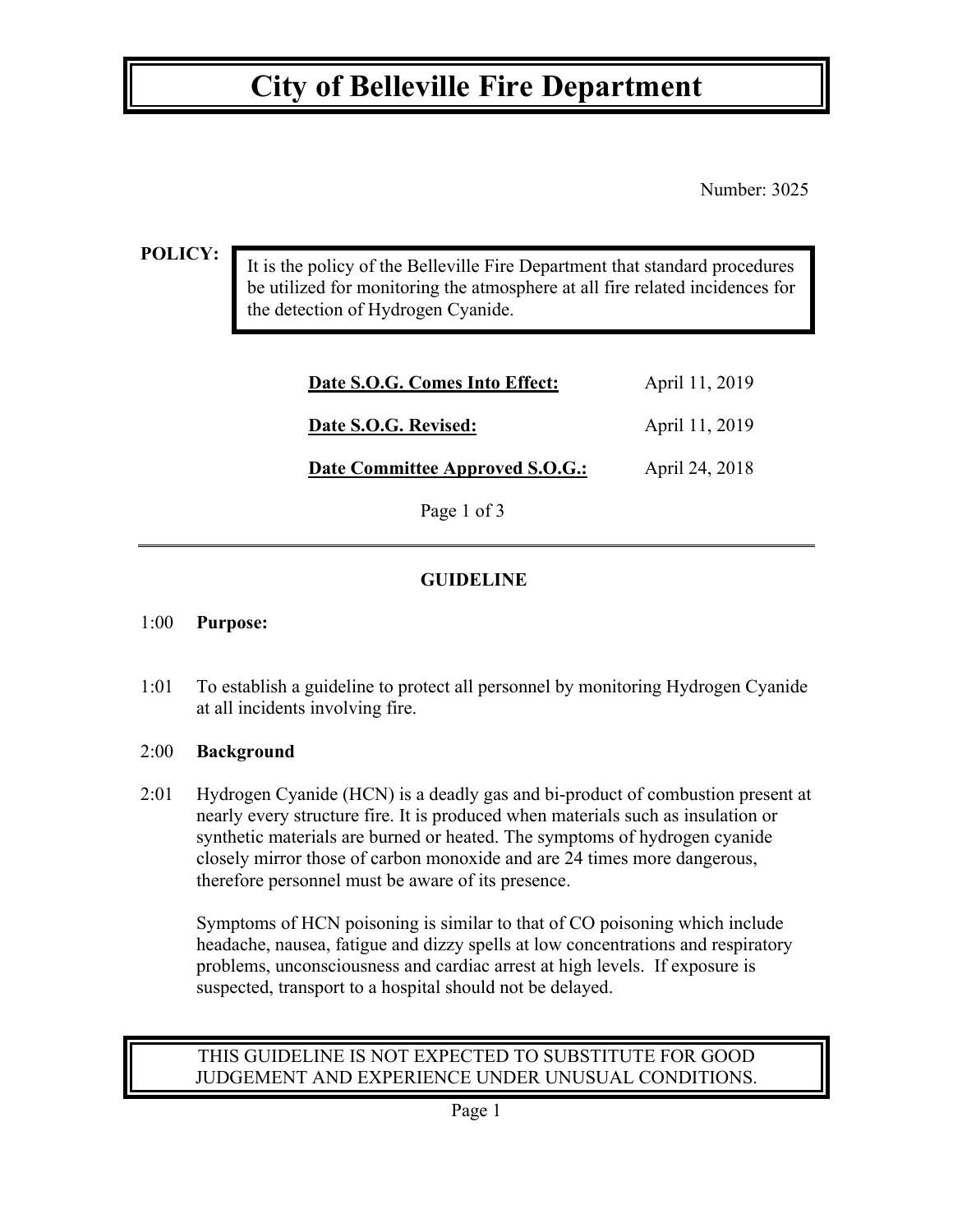# **City of Belleville Fire Department**

## 2:02 **Monitoring:**

- All fires are to be monitored utilizing the Hydrogen Cyanide (HCN) detector.
- If a station does not have an HCN detector, the Incident Commander (IC) shall request the device from the other station.
- SCBA's are to be worn in all Hot Zone locations during operations.
- Exterior air monitoring will be conducted by the Incident Safety Officer (ISO) or designate.
- Interior air monitoring will be conducted by any interior team as directed by the IC.
- The following conditions require atmosphere air quality monitoring; -When SCBA's have been used during any fire, ventilation is complete and before removal of the SCBA.

-Before entry without an SCBA into a contaminated area.

-When firefighters are operating on the exterior of a fire without SCBA

 -Neighboring properties where smoke plumes may be travelling into other structures.

-Open air vehicle fires.

-Prior to releasing the scene to the owner.

-Whenever deemed necessary by the IC or the ISO.

## 2:03 **Personal Protective Equipment and SCBA**

- SCBA shall be worn for all interior structure and content fires.
- SCBA shall be worn for all exterior firefighting where firefighters are working in a smoke filled environment.
- SCBA shall be worn for all vehicle fires.
- SCBA shall not be removed for any of the above fires until air monitoring has taken place and the IC confirms HCN readings.
- PPE protects firefighters from absorbing Hydrogen Cyanide, smoke and other biproducts of combustion. Through the skin.
- Full PPE shall be worn at all structure and vehicle fires.
- PPE that has been exposed to byproducts of combustion shall be cleaned as per SOP #200-319.
- Heavily soiled PPE should be removed as soon as possible and gross decontamination on-scene may be necessary by following SOG#3026

## 2:04 **Ventilation**

• Positive pressure may be utilized to aid in ventilating a structure.

## THIS GUIDELINE IS NOT EXPECTED TO SUBSTITUTE FOR GOOD JUDGEMENT AND EXPERIENCE UNDER UNUSUAL CONDITIONS.